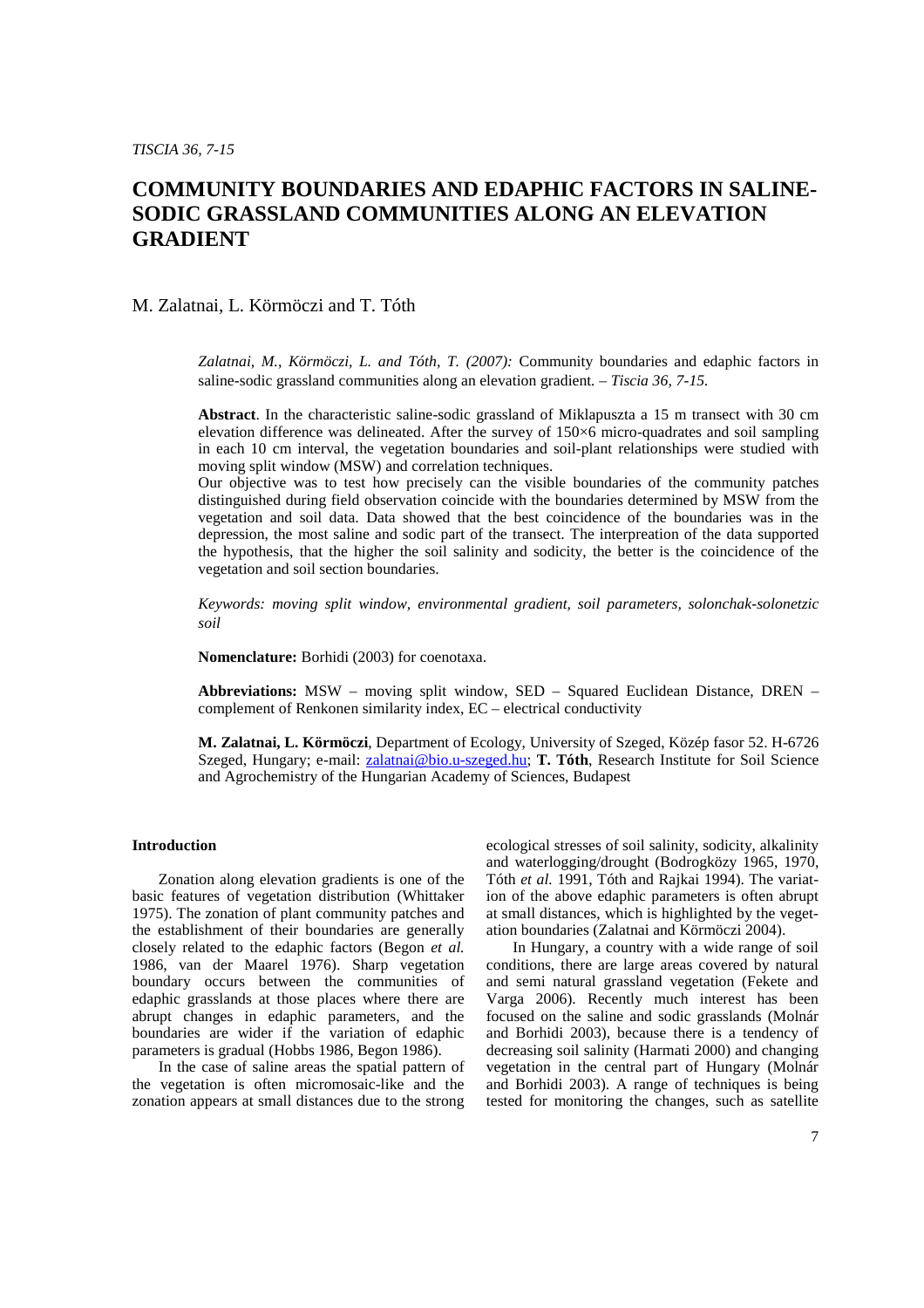imagery and aerial photos for detecting shifting boundaries of microerosional mounds (Rakonczai and Kovács 2000). From a vegetation ecologist's point of view it is important to follow the temporal changes in the vegetation boundaries in those saline grasslands and to reveal the strength of the relationships of the boundaries with edaphic parameters.

There are several methods for the examination of vegetation boundaries (Kent *et al.* 1997, 2006, Fortin and Dale 2006). We applied moving split window (MSW) boundary analysis that was used first by soil scientists (Webster 1973) and recently is applied by ecologists to detect ecotones and landscape boundaries from one and two dimensional data sets (Johnston *et al.* 1992. ) and in two publications we already tested the methods in fine-scale studies (Zalatnai and Körmöczi 2004, Körmöczi 2005).

In this paper we described the soil-plant relationships and the establishment of their boundaries in the zonation of saline-sodic grassland communities along an elevation gradient.

Our basic questions were:

1. Do the boundaries of the vegetation units, visible in a field observation, coincide well with the boundaries determined by MSW from the vegetation and soil data?

2. How strong is the relationship between the elevation and the dependent edaphic parameters and the establishment of community boundaries?

3. Does increasing soil salinity level result in sharper boundary between vegetation patches?

## **Materials and methods**

## *Study region*

The sampling region was Miklapuszta, the largest alkali habitat complex of the Danube-Tisza interfluve region; it belongs to the territory of the Kiskunság National Park, Hungary. The area is a mosaic complex of the patches of diverse halophytic habitats, such as salt marshes, saline meadows, alkali bare hollow communities and saline puszta (Horváth 1997). It is situated in the middle of the Danube valley, its total area is 6241 ha. The climate of the region is continental, with mean January temperature of  $-1.4$ , mean July temperature of 21.8 °C, and mean annual temperature of 10.7 °C. Mean annual precipitation is 577 mm. It was the former floodplain of the river Danube which was built up in the middle Pleistocene by gravel and sandy gravel sediments. Later, silt and clayey silt layers were deposited above the fluvial sand in the Holocene and then these silt and clayey silt deposits have become salt affected in large areas in the Danube valley (Pécsi 1967).

#### *Sampling site*

The sampling site was located in the south-west part of the area, near Felsőerek village (N 16° 36' 25" E  $19^{\circ}$  05' 40").

It is dominated by solonchak and solonchaksolonetz soil types (Pécsi 1967) covered with different types of halophyte vegetation and meadow chernozem soil at higher elevation with glycophylic vegetation. The erosion activity of the former inundations and the water resulting from snow melting formed diverse microtopography. The erosion of the nonsaline A horizon and the high level of ground water resulted in varied environmental conditions due to the different surfaces of steps ("szik banks") characterised by distinct soil types, salt content, water supply and alkalinity. This special geomorphological formation has received already much attention by Strömpl 1931, Tóth 2001, Kovács *et al.* 2006. Due to the varied effects of the diverse environmental conditions, the plant communities are distributed in a zonation-like manner along the elevation, salt accumulation and soil water supply gradients (Horváth 1997).

In higher terrains *Achilleo setaceae-Festucetum pseudovinae* Soó 1933 corr. Borhidi 1996 association forms large stands (Horváth 1997). It is a species-rich, dry, slightly salt affected pasture; its soil type is meadow chernozem with higher salinity in greater depth below the zone of the roots, characterized by thick nonsaline A horizon (approx. 30 cm) and neutral soil reaction.

The characteristic association of the slopes and microerosional plateaus of "szik banks" is *Artemisio santonici-Festucetum pseudovinae* Soó 1933 corr. Borhidi 1996 (Horváth 1997)*.* It is characterized by thin nonsaline A horizon (approx. 10 cm) and saline B horizon, slightly alkaline soil reaction, and extreme unbalanced water supply. The soil type is meadow solonetz. The vegetation is composed of halotolerant species. Here the stands are small and they have strongly transitional character*.*

At the foot of the slopes, at the lowest elevation where the A horizon is completely eroded, the plants can survive on the hard, saline B horizon under extreme habitat conditions where the salts accumulated close to the surface of the soil because of the high level of groundwater. Its soil type is solonchak, the soil reaction is alkaline. This vegetation zone is characterized by the halophyte and species poor *Lepidio crassifolii-Puccinellietum limosae* Soó 1947 association (Horváth 1997).

In the lowest depressions, small stands of *Agrostio-Caricetum distantis* Rapaics ex Soó 1938 are located on slightly solonchakized meadow soils (Horváth 1997). The soil reaction is slightly alkaline.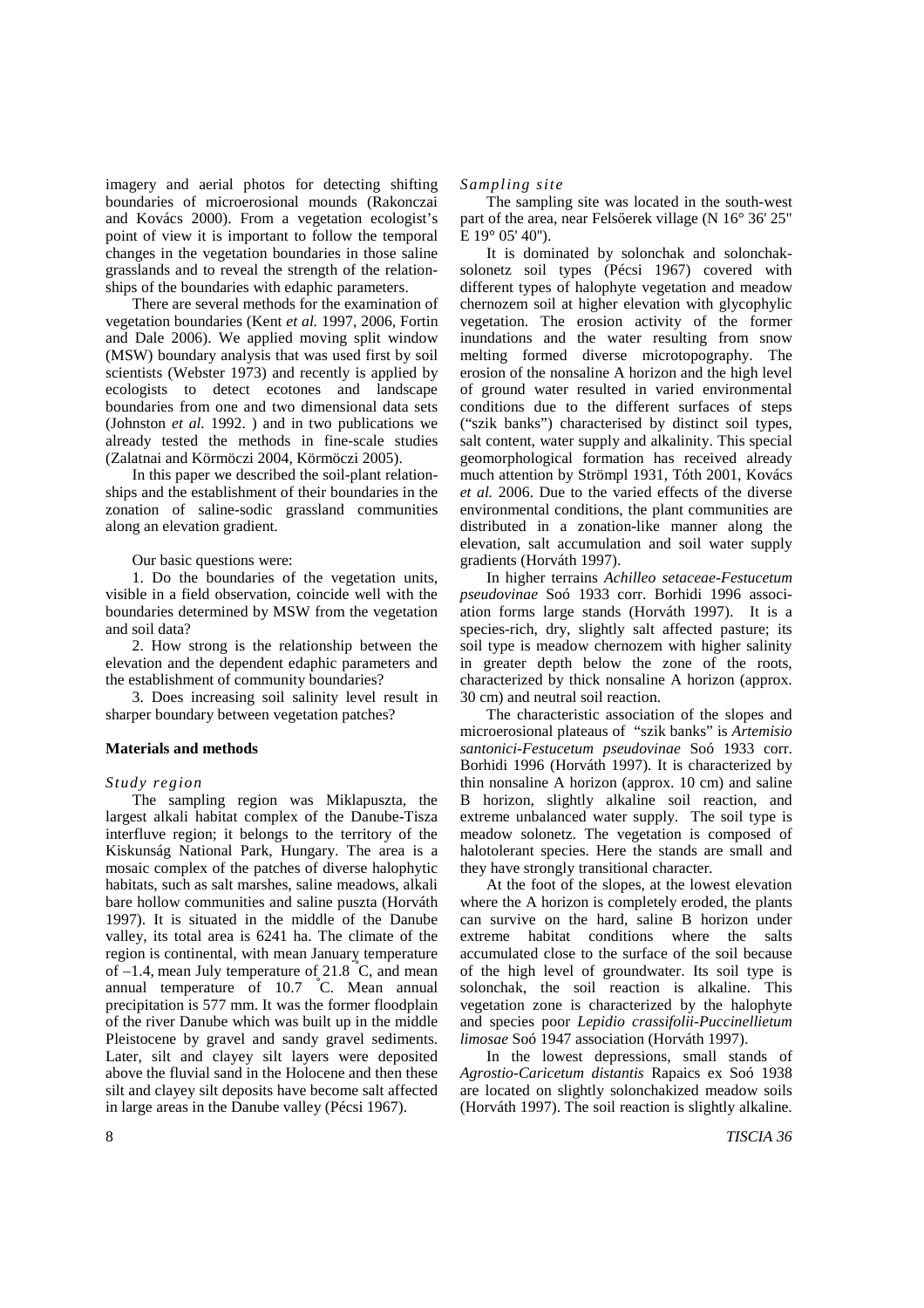The soil surface is covered with shallow water in the spring period and can be wet during summer as well.

## *Vegetation sampling*

We established a fine scale contiguous belt transect perpendicular to an ephemeral streamlet. Four different plant communities could be identified along the transect where the elevation, the level of salt accumulation and water content of the soil constituted the background gradients (Fig. 2). The communities were the following: *Achilleo-Festucetum pseudovinae* on higher elevation, on the szik bank*, Artemisio-Festucetum pseudovinae* on the slopes of the szik bank*, Agrostio-Caricetum distantis*  in the lowest and wetter part of the depression and *Lepidio-Puccinellietum limosae* at the foot of the slope in the drier part of the depression (Fig. 2, Table 1).

Vegetation and soil samples were taken in regular arrangement. The transect was 15 m long and the largest elevation difference was 30 cm.

The transect consisted of 150×6 contiguous micro-quadrats, 10×10 cm size each. Presence/absence data of the plant species were recorded in the quadrats once in May of 2001. The location of the vegetation patches and boundaries were also observed visually along the transect.

## *Soil sampling and laboratory analysis*

Soil sampling was done at the time of the vegetation relevés in regular arrangement. Samples were collected from the centre of the outermost quadrats of each row from 0-10 cm depth. Laboratory analysis of the soil samples was carried out according to Buzás (1988).

Soil pH was measured in 1:2.5 soil:water suspension with a glass electrode after 12 hour equilibrium time. Soil organic matter content was measured with spectrophotometer after wet oxidation by potassium dichromate and sulphuric acid. Na<sup>+</sup> ion content was measured in 1:5 soil:water suspension with flame photometer. Electrical conductivity (EC) was measured in 1:2.5 soil:water suspension with conductometer (WTW multi 340i).

## *Statistical analysis*

First the presence/absence values (zero or one) of plant species were summed in the six microquadrats perpendicular to the main axis of the transect at each 10 cm interval, resulting in local frequency values ranging from 0 to 6 for each species. We used these local frequency values in moving split window and multivariate analyses.

The distribution of each species was visualized

along the transect from these frequency values (Fig. 1).

The moving split window technique (Webster 1973, Ludwig and Cornelius 1987, Johnston *et al.* 1992) was used to detect and characterise the boundaries between associations along the transect. Squared Euclidean Distance function (Brunt and Conley 1990) and the complement of Renkonen similarity index given by

$$
DREN_{jk} = 1 - \sum_{i=1}^{n} \min \left\{ \frac{x_{ij}}{\sum_{i=1}^{n} x_{ij}}, \frac{x_{ik}}{\sum_{i=1}^{n} x_{ik}} \right\}
$$

(*n*: number of species,  $x_{ij}$ : frequency of species *i* in quadrat *j*,  $x_{ik}$ : frequency of species *i* in quadrat *k*) was used to compare the two halves  $- j$  and  $k -$  of the window. (For the detailed description of the methods see Zalatnai and Körmöczi 2004, Körmöczi 2005.). The same boundaries can be obtained by both functions but SED results in sharper peaks and it is more sensitive to differences in species abundance than DREN whereas DREN is more sensitive to differences in species composition than SED (Körmöczi 2005). We used both functions to make clear which factor is decisive in the development of the boundary zone in the transect.

Plotting the average Z-score transformed values of the SED function vs. window midpoint position results in a profile diagram where a significant peak is identified as a vegetation boundary. We computed the values of the function in several scales (half window sizes) from 1 to 20. In our case the half window size 1 means a 25 cm segment of the transect.

The significance of the peaks was tested with the Z-score transformation of the squared Euclidean distance values (Cornelius and Reynolds 1991, Hennenberg *et al.* 2005). Z-score transformation is given as:

$$
Z = \frac{d_{i,k} - d_{exp..k}}{SD_{exp..k}}
$$

where  $d_{i,k}$  is the SED value for the  $i^{\text{th}}$  window midpoint position for *k* half-window size,  $\overline{d}_{exp,k}$  is the overall mean SED value from randomized data for *k* half-window size (expected mean), and  $SD_{exp,k}$ is standard deviation of SED values from randomized data for *k* half-window size.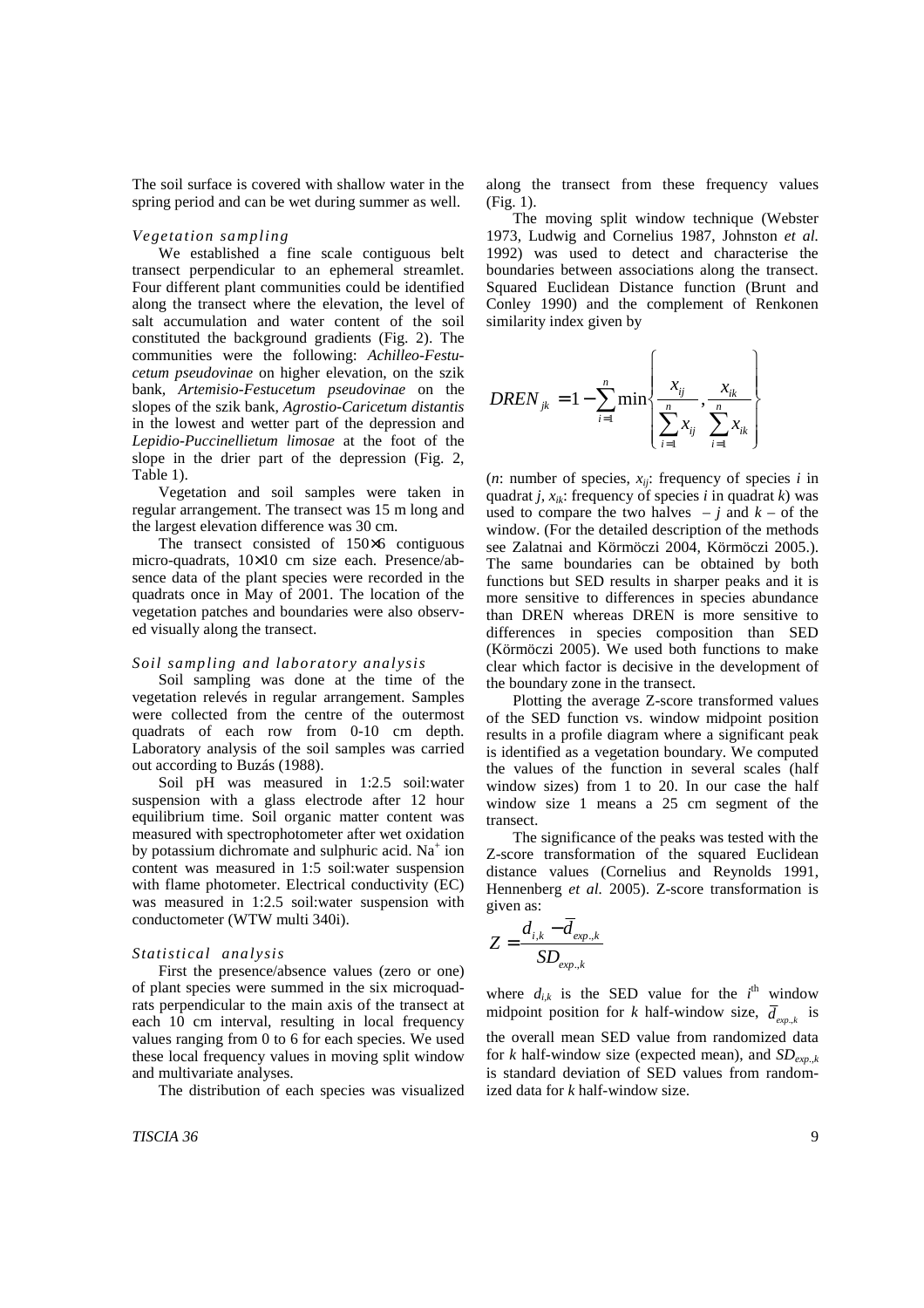

Figure **1.** Spatial distribution of local frequency of the plant populations along the transect. The broken lines sign the boundaries revealed by MSW analysis, elevation is also indicated. The plant species are marked by numbers: 1*. Festuca pseudovina,* 2. *Ornithogalum umbellatum,* 3. *Cynodon dactylon,* 4. *Achillea setacea,* 5. *Medicago falcata,* 6. *Potentilla arenaria,* 7. *Vicia angustifolia,* 8. *Koeleria cristata,* 9. *Thymus glabrescens,* 10. *Plantago lanceolata* 11. *Galium verum* 12. *Carex liparicarpos,* 13*. Stipa capillata,* 14. *Centaurea pannonica,* 15. *Bromus inermis,* 16. *Cerastium semidecandrum,* 17. *Erophila verna,*  18. *Arenaria serpyllifolia,* 19. *Poa angustifolia, 20. Veronica prostrata,* 21. *Fragaria viridis,* 22. *Gypsophila muralis,* 23. *Chrysopogon gryllus,* 24. *Euphorbia cyparissias,* 25. *Plantago media,* 26. *Botriochloa ischemum,* 27. *Agropyron repens,* 28. *Scabiosa ochroleuca,* 29. *Artemisia santonicum,* 30. *Plantago maritima,* 31. *Podospermum canum,* 32. *Lotus corniculatus,* 33. *Aster tripolium,* 34. *Carex stenophylla,* 35. *Lepidium crassifolium,* 36. *Puccinellia limosa,* 37. *Bromus mollis,* 38. *Agrostis stolonifera* 39*. Juncus gerardii,* 40. *Hordeum hystrix,* 41. *Camphorosma annua,* 42. *Leontodon autumnalis,* 43*. Medicago minima,* 44*. Asperula cynanchica,* 45*. Veronica spicata,* 46. *Salvia pratensis,* 47. *Carduus nutans.* 

Random reference was made with Monte Carlo method: the population patterns were randomly shifted compared to each other (Horváth 1998), thus the distributions of the single populations remained unchanged. SED or DREN values were then computed for each window position. Overall mean and standard deviation of distances were calculated after 1000 randomization, these are considered as expected values. Expected means and standard deviations were computed for each window sizes. The differential profiles were then drawn from Zscores averaged over 1 to 20 half-window sizes.

As the distribution of the expected mean is very close to normal distribution, Z-scores greater than 1.65 are considered significant at 5% probability level and Z-scores greater than 1.28 are considered significant at 10 % probability level.

The measured abiotic parameters (elevation, pH, organic matter, Na<sup>+</sup> ion content, EC) were also analyzed by MSW with the application of SED function, before the analysis they were standardized by the range. For the average Z-score profile diagram of abiotic parameters the same significance test was used as for the vegetation data.

Pair-wise correlations were computed between the measured abiotic parameters (elevation, pH, organic matter, Na<sup>+</sup> ion content, EC) with SPSS 11 program package to reveal their interdependence.

Finally, in the five vegetation sections separated by MSW (Table 2), we examined the relationships between the above abiotic parameters and the local frequency values of plant species via factor analysis (Tóth *et al.* 1995, Boeye and Verheyen 1994). In each section we computed with exploratory PCA the first factor from the abiotic parameters and with a separate computation the first factor from the frequency values of the plant species in the same section. Than in each section we computed the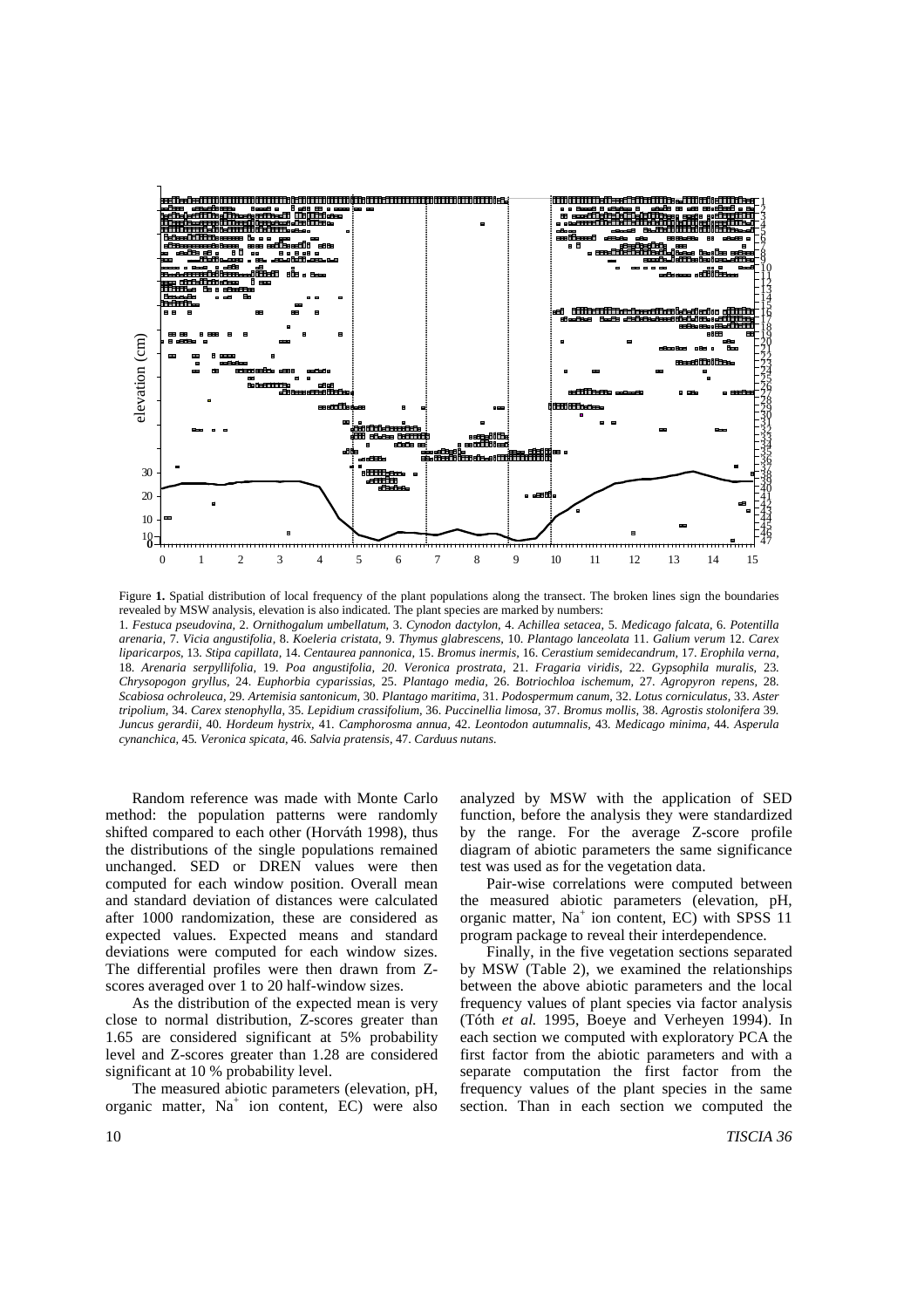Pearson-correlation coefficient between the respective first factors of abiotic parameters and of the local frequency values of plant species. SPSS11 program package (Howitt and Cramer 2002) was used in factor analysis and computing correlation coefficients.



Figure 2. A: The spatial distribution of the community patches along the transect and the elevation profile of the transect. Arrows sign the visual boundary of the communities **B:** Average Z-score profile diagrams of vegetation (with SED and DREN functions) and soil factors (with SED function) obtained by MSW along the transect. Z-scores are averaged over 1-20 half window sizes. **C:** Changes of the abiotic parameters (pH, Na ion content, EC, organic matter content) along the transect. The broken lines sign the boundaries revealed by MSW analysis.

*TISCIA 36* 11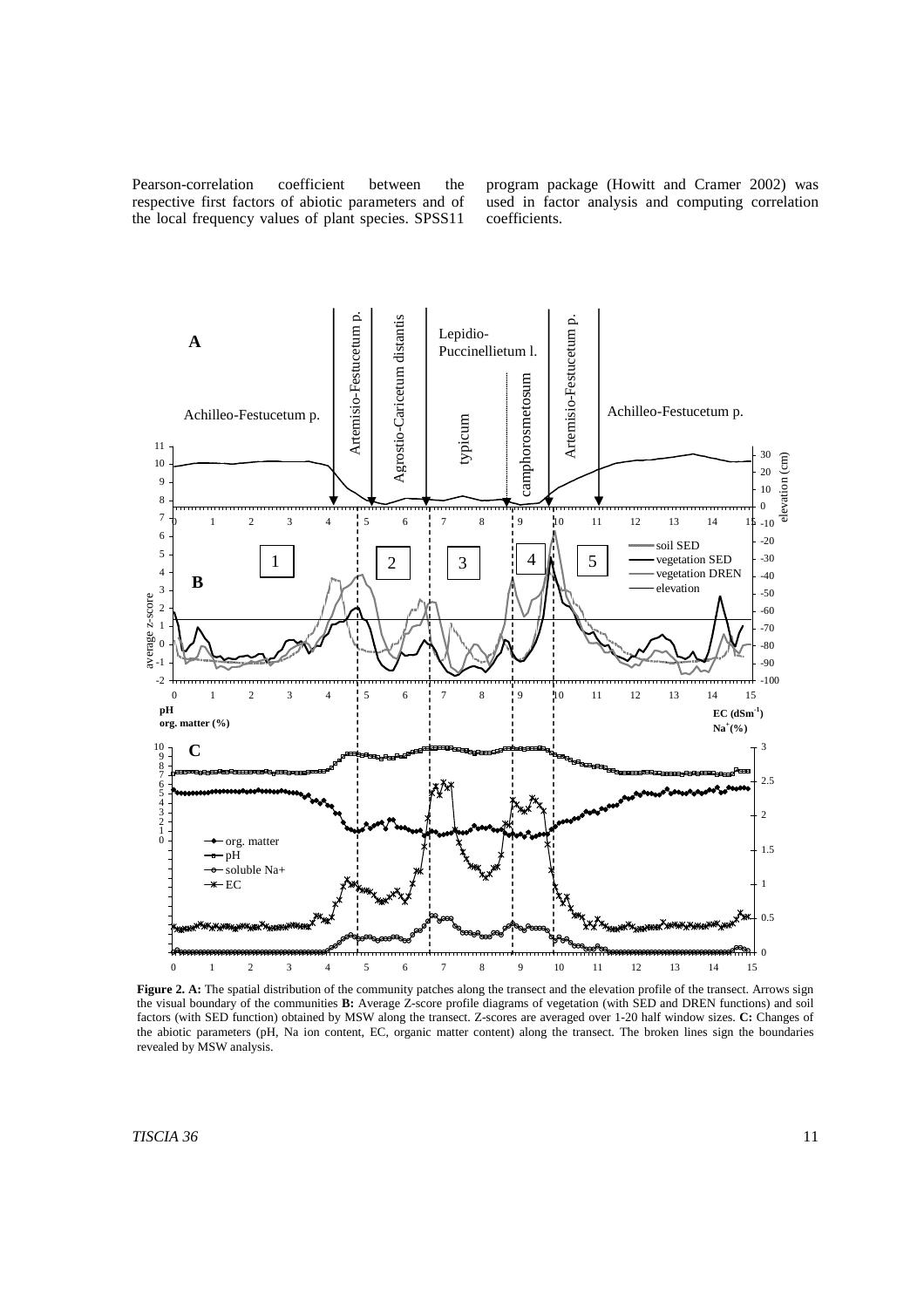## **Results**

## *The distribution of the populations along the transect*

Individuals of 47 plant populations occurred along the transect local frequency distribution of which is presented in Fig. 1.

The populations correspond well with the five community patches. The separation of the patches is clear, the spatial distribution of only few species overlap in certain degree.

## *MSW analysis*

In the case of the vegetation data four sharp peaks appeared on the average Z-score profile with DREN function and five sharp peaks appeared with SED function (Fig. 2.B). The shape and the location of four peaks with both functions coincided well and separated the vegetation into five section, these sections were referred in Table 2. At 14.5 m only SED function reaches a significant peak but it is rather close to the end of the transect thus cannot be considered.

Table 1. The spatial distribution of the community patches along the transect by visual observation

| Achilleo-Festucetum pseudovinae            | $0-4.2$ m, $11.1-15$ m        |
|--------------------------------------------|-------------------------------|
| Artemisio-Festucetum pseudovinae           | $4.2 - 5.2$ m, $9.8 - 11.1$ m |
| Agrostio-Caricetum distantis               | $5.2 - 6.6$ m                 |
| Lepidio-Puccinellietum typicum             | $6.6 - 8.7m$                  |
| Lepidio-Puccinellietum<br>camphorosmetosum | 8.7-9.8                       |

Table 2. Vegetation sections along the transect made by MSW

| $0-4.8$ m | $4.8-6.7$ m $6.7-8.9$ m $\vert$ | $8.9 - 9.9$ m | $9.9 - 15 \text{ m}$ |
|-----------|---------------------------------|---------------|----------------------|
|           |                                 |               |                      |

All of the DREN peaks were significant but only two SED peaks were significant. Since the saline grasslands generally have few species, the values of the SED function were low. Therefore we consider vegetation boundary where DREN or both functions have significant peak.

The location of the peaks coincided in three cases with the visual boundary of the community patches (Table 1, Fig. 2.A,B) but the peak at 4.8 m is located between the two visual community boundaries.

In the case of the soil parameters, the MSW analysis showed three marked significant peaks. The peak at 9.9 m coincided well with the peaks of the vegetation data but in the position of 4.2 and 6.5 m the peaks of soil and vegetation data were in 60 cm and 20 cm distances, respectively.

The peak at 4.2 m coincided well with the visual boundary of community patches.

## *Soil conditions*

Changes in the values of pH, electrical conductivity, soluble  $Na<sup>+</sup>$  ion content and soil organic matter content were plotted against the relative elevation (Fig. 2.C) along the transect. pH was neutral (approximately 7) on the szik banks. The soil reaction of the slopes was slightly alkaline (between 7 and 9 pH) and that of the depression was strongly alkaline (between 9 and 10 pH). Soluble Na<sup>+</sup> ion content was zero on the top of the szik bank, on the slopes and on the depression it ranged from 0 to 0.6%. The values of the electrical conductivity were low on the top of the szik bank (between 0.3 and 0.5 dS/m), and ranged from 0.5 to 1 dS/m on the slopes and from 1 to 2.5 dS/m in the depression depending on the elevation. The organic matter content was high on the top of the szik bank, it changed between 5% and 6 %, between 2% and 4% on the slope, and between 0 and 2% in the depression depending on the elevation.

Organic matter content values positively correlated with the elevation: they were high on the top of the szik bank and decreased continuously on the slopes until reaching a minimum at the depression. pH values showed large variation along the transect and closely correlated with either electrical conductivity or  $Na<sup>+</sup>$  ion content. pH,  $Na<sup>+</sup>$  ion content and electrical conductivity correlated negatively with the elevation, their values were low on the top of the szik bank and increased continuously on the slopes until reaching their maximum at the depression.

Table 3. Pair-wise correlations between the measured abiotic variables.

|                                                                      | organic<br>matter | pH         | EC         | soluble Na |  |
|----------------------------------------------------------------------|-------------------|------------|------------|------------|--|
| elevation                                                            | $0.961**$         | $-0.970**$ | $-0.820**$ | $-0.910**$ |  |
| organic matter                                                       |                   | $-0.977**$ | $-0.831**$ | $-0.912**$ |  |
| pΗ                                                                   |                   |            | $0.891**$  | $0.959**$  |  |
| EC                                                                   |                   |            |            | $0.959**$  |  |
| $**$ Completion is significant at the 0.01 layel $(2 \text{ total})$ |                   |            |            |            |  |

Correlation is significant at the  $0.01$  level (2-tailed).

The pair-wise correlations were significant  $(p<0.01)$  between the measured abiotic parameters, indicating that the saline-sodic grassland had very strong organization (Table 3). Elevation is the most important factor with respect to the soil properties, as all other variables depend on it. Therefore the correlation between each pair of variables is statistically significant. It is the salt accumulation that primarily depends on the elevation increasing with the decrease of relative height, and therefore there is a negative correlation between these two variables. Electrical conductivity depends basically on the Na<sup>+</sup> ion content, therefore the higher the Na<sup>+</sup> ion content the higher the EC is. pH depends on the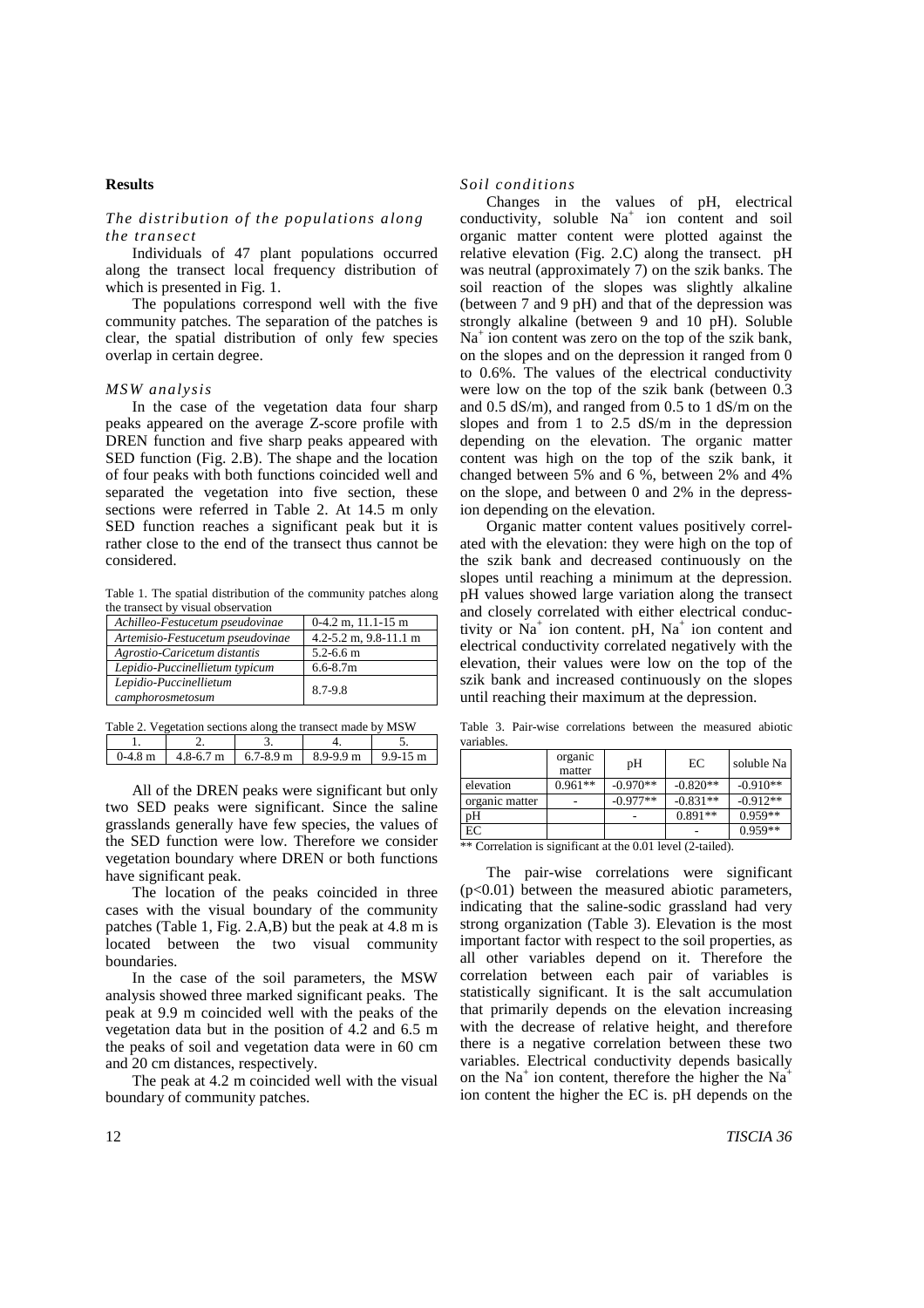salt content in this soil which contains dominantly sodium-carbonate. The higher the Na ion content the less the microbial activity and plant biomass are, that is to say soil organic matter content. Therefore there is a negative correlation between soil pH, EC, and Na<sup>+</sup> ion content and soil organic matter, and there is a strong positive correlation between the elevation and soil organic matter. This pattern is also strongly affected by the water supply: precipitation water regularly accumulates in the depression.

Table 4. Pearson correlations between the first factors of the measured abiotic parameters and those of the frequency values of plant species in the five sections of the transect.

|                            |          | $0-4.8$ m $\left[4.9-6.7$ m $6.8-8.9$ m $\right]9-9.9$ m |          |          | $10-15$ m |
|----------------------------|----------|----------------------------------------------------------|----------|----------|-----------|
| Correlation<br>coefficient | $-0.685$ | 0.533                                                    | $-0.569$ | $-0.859$ | $-0.814$  |
| Level of<br>significance   | 0.01     | 0.01                                                     | 0.01     | 0.01     | 0.01      |

The results of the factor analysis showed that in the five vegetation sections separated by MSW the correlation coefficients were significant (p<0.01) between the first factors of the soil parameters and those of the abundance values of the plant populations (Table 4). The strongest correlation in absolute value was found in the fourth and the fifth sections where the peaks in the average Z-score profile were the highest between the fourth and fifth section (Fig. 2.B).

## **Discussion**

The closest coincidence (less than 10 cm horizontal difference) of the visible boundaries and the boundaries determined by MSW from the vegetation and soil data was at 10 m between the *Lepidio-Puccinellietum limosae camphorosmetosum* and *Achilleo-Festucetum pseudovinae* (sections 4 and 5). Between these two sections each MSW peaks (DREN, SED, soil data) were significant and their positions were the same. In these two sections the correlation was the largest (Table 4) between the first factors of the local frequency of plant populations and those of the soil parameters, therefore it can be stated that the species composition and the variation of the species composition strongly dependent on abiotic conditions in this section. Inside both sections the horizontal change of the values of the soil parameters were the highest (Fig. 2.C) and the species composition changed with the continous change of the soil parameters by the transect (Fig. 1).

Between sections 3 and 4 (boundary of the two subassociations of *Lepidio-Puccinellietum limosae*) the visible vegetation boundary and MSW peaks of DREN and SED coincided, although the peak of SED was not significant because of the low species number (4-5 species). The MSW peak of soil data was not significant because the rate of change in the values of soil parameters was low and the elevation difference was small too.

Between the sections 2 and 3 (boundary of the *Agrostio-Caricetum distantis* and *Lepidio-Puccinellietum limosae*) the visible vegetation boundary and the MSW peaks of DREN and SED coincided, although the peak of SED was not significant because of the low species number  $(4-5)$ species). The MSW peak of soil data did not coincide well with the MSW peaks of DREN and SED, there was 30 cm lateral difference. Although the elevation difference was small, the rate of lateral change in the values of EC and Na ion content was high, consequently the MSW peak of the soil data was significant.

Between sections 1 and 2 (inside the community of *Artemisio-Festucetum pseudovinae*) the visible vegetation boundary, the MSW peaks of DREN and SED and the MSW peak of soil parameters did not coincide. The DREN and SED peaks were formed in the middle of *Artemisio-Festucetum pseudovinae* community patch and the MSW peak of the soil parameters coincided with the visible boundary of *Achilleo-Festucetum pseudovinae* and *Artemisio-Festucetum pseudovinae*. Inside the area of *Artemisio-Festucetum pseudovinae* there is an abrupt change in the elevation and soil parameters and they have intermediate values between the szik bank and the depression, thus they indicate environmental conditions in which the characteristic species of the two vegetation patches co-occur and *Artemisia santonicum* occurs only here (Fig. 2). Zalatnai and Körmöczi (2004) had similar result in the same sampling site. According to their explanation this 1 m wide vegetation zone cannot be considered as a distinct community here, but this patch should be considered as an ecotone (van der Maarel 1990).

There is a similar situation in the other slope of the szik-bank with *Artemisio-Festucetum pseudovinae*, between 9.9 and 11 m, where the visible boundary between *Artemisio-Festucetum pseudovine* and *Achilleo-Festucetum pseudovinae* could be justified with neither MSW analysis nor multivariate methods (Zalatnai and Körmöczi 2004). There was not large difference in the species composition between *Artemisio-Festucetum pseudovinae* and *Achilleo-Festucetum pseudovinae,* except the occurrence of *Artemisia santonicum*. In the patch of *Artemisio-Festucetum pseudovinae* the rate of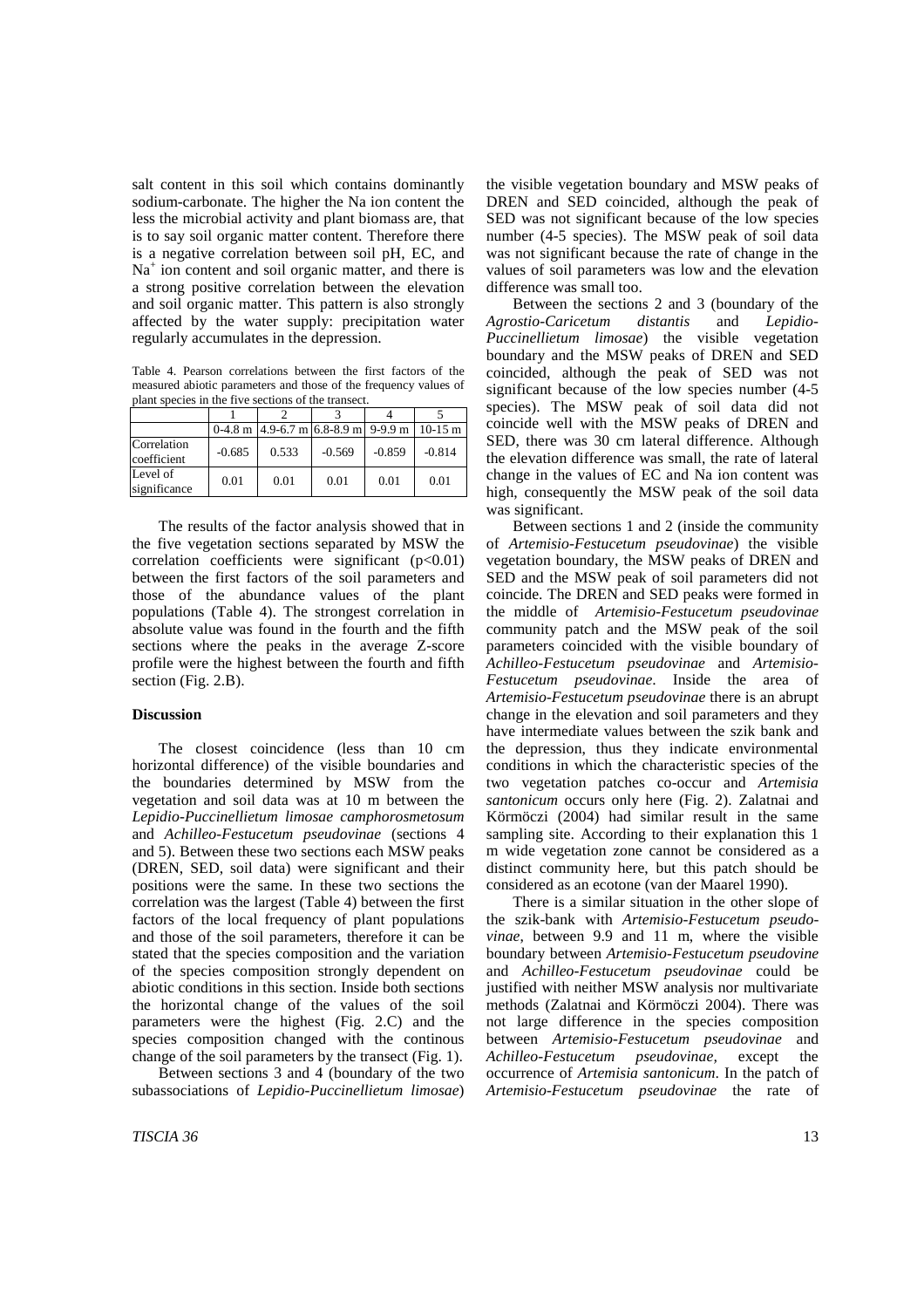change of soil parameters was large, although the alteration in elevation and soil parameters were gradual.

There was a significant SED peak at 14.5 m, but it was not considered a boundary, because there was not significant change in the species composition nor in the edaphic parameters. At this location a small depression was formed, where EC and Na<sup>+</sup> ion content became larger, but not each soil parameters changed. The vegetation highlighted this small variation at this point and some species disappeared (*Chrysopogon gryllus, Galium verum*), whereas other species appeared (*Plantago lanceolata, Agropyron repens*) and the abundance of certain species changed (*Cynodon dactylon, Thymus glabrescens, Arenaria serpyllifolium*) and all these changes resulted in the increase of the values of SED function.

 Our results showed that the boundaries determined by MSW from vegetation and from soil parameters were coincident precisely only in one case. In the other three cases the MSW peaks of soil parameters were situated in the graph (Fig. 2.B) prior to the peaks of the vegetation data, the difference between the two kinds of peaks were 20, 30 and 60 cm, respectively. This was caused by the fact that the vegetation boundary (both visual and MSW determined) was situated where the values of the soil parameters reached their local maxima or minima and remained at those values throughout the given section. On the contrary the MSW boundaries of the soil parameters appeared, where the rate of horizontal change in the values of soil parameters was the largest. This means that the vegetation boundaries were formed at the point where the soil parameters remained unchanged and not in the section of the change. It seems that the vegetation follows with a delay the horizontal changes of the soil parameters. At the point where the MSW peaks of the vegetation and of soil data coincided precisely each soil parameters showed intense and simultaneous changes.

The establishment of the vegetation boundaries was strongly influenced by soil parameters as shown by the correlation values (Table 2) which are not smaller than those reported by Tóth *et al.* 1995 in saline grasslands. The elevation has determining role in the variation of edaphic parameters and the zonation of the vegetation patches. In the depression small elevation differences resulted in a change of species composition (Fig 2.A,B). The reason for it was that the limiting effect of the high soil salt content in the depression was influenced by the temporal waterlogging resulting from differences of the elevation. We concluded that the higher the soil

salinity, the stronger is the role of elevation in the separation of vegetation patches (Tóth and Rajkai 1994).

## **Conclusions**

The differences between the species composition of community patches and the position of the community boundaries can be explained principally by the elevation differences and the related variation in salinity, sodicity and alkalinity along the transect.

The salinity, sodicity and the rate of change in edaphic parameters are the most important factors behind the coincidence of the visual vegetation boundaries and MSW boundaries of vegetation and soil parameters. The larger the salinity, sodicity and the rate of lateral change of edaphic parameters along the transect, the better is the coincidence of this three types of boundaries.

The narrow community belts of *Artemisio-Festucetum pseudovinae* have special state here because neither MSW nor multivariate methods could separate these as independent community patches. According to our earlier and recent results, these narrow vegetation zones should be consider rather ecotones than independent community patches.

## **Acknowledgement**

Thanks are due to V. Krizsik and Cs. Németh for their assistance in field surveying. This work was supported by Hungarian Scientific Research Found (OTKA 25335) and by Hungarian National Research and Development Plan (NKFP-3B60008/2002 and NKFP6-00013/2005) as well as Ferenc Deák PhD Grant (DFÖ 0137/2007).

## **References**

- Begon, M., Harper, J. L. and Townsend, C. L. (1986): Ecology. Individuals, population and communities. – Blackwell, Oxford, UK. p. 600.
- Boeye, D. and Verheyen, R. F. (1994): The relation between vegetation and soil chemistry gradients in ground water discharge fen. – J.Veg.Sci. 5, 553-560.
- Bodrogközy, Gy. (1965): Ecology of the halophilic vegetation of the Pannonicum II. Correlation between alkali ("szik") plant communities and genetic soil classification in the northern Hortobágy. *–* Acta Bot. Hung. 11, 1-51.
- Bodrogközy, Gy. (1970): Ecology of the halophilic vegetation of the Pannonicum VI. Effect of the soil-ecological factors on the vegetation of the reserve of lake "Dongér" at Pusztaszer. – Acta Biol. Szeged. 16, 21-41.
- Borhidi, A. (2003): The plant communities of Hungary. Akadémiai Kiadó, Budapest. (in Hungarian)